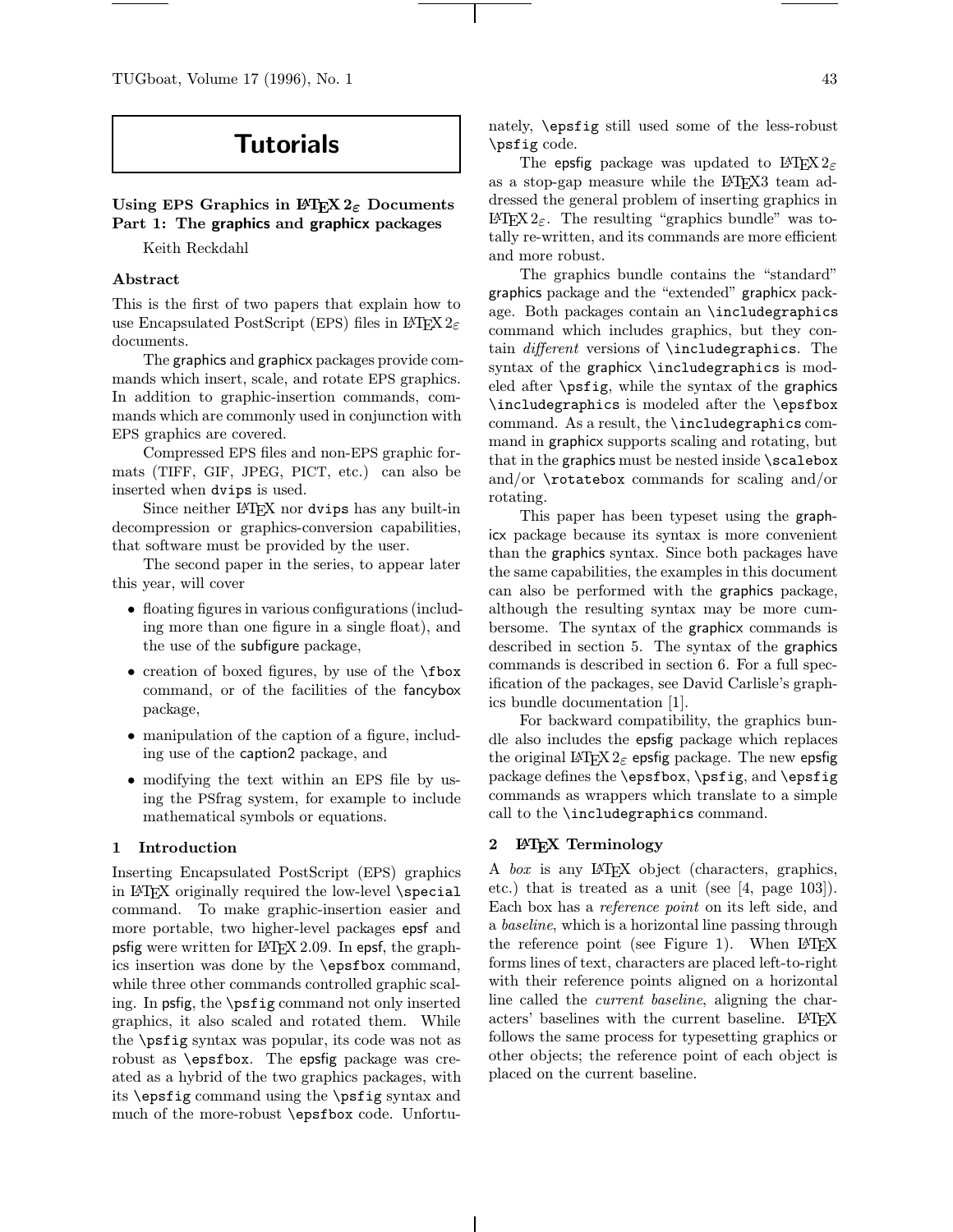

Figure 1: Sample L<sup>AT</sup>FX Box

The size of each box is described by the three lengths height, depth, width. The height is the distance from the reference point to the top of the box. The *depth* is the distance from the reference point to the bottom of the box. The width is the width of the box. The totalheight is defined as the distance from the bottom of the box to the top of the box, or totalheight  $=$  height  $+$  depth.

The reference point of a non-rotated EPS graphic is its lower-left corner (see left box in Figure 2), giving it zero depth and making its totalheight equal its height. The middle box in Figure 2 shows a rotated graphic where the height is not equal to the totalheight. The right box in Figure 2 shows a rotated graphic where the height is zero.

#### 3 The EPS BoundingBox

In addition to PostScript graphics language commands which draw the graphics, EPS files contain a BoundingBox line which specifies the natural size of the graphics. By convention, the first line of a PostScript file specifies the type of PostScript and is then followed by a series of comments called the header or preamble. (Like L<sup>AT</sup>EX, PostScript's comment character is  $\%$ ). One of these comments specifies the BoundingBox. The BoundingBox line contains four numbers:

- 1. The x-coordinate of the lower-left corner of the BoundingBox.
- 2. The y-coordinate of the lower-left corner of the BoundingBox.
- 3. The x-coordinate of the upper-right corner of the BoundingBox.
- 4. The y-coordinate of the upper-right corner of the BoundingBox.

For example, here are the first 5 lines of an EPS file created by gnuplot:

%!PS-Adobe-2.0 EPSF-2.0 %%Creator: gnuplot %%DocumentFonts: Times-Roman %%BoundingBox: 50 50 410 302 %%EndComments

Thus the gnuplot EPS graphic has a lower-left corner with coordinates (50, 50) and an upper-right corner with coordinates (410, 302). The BoundingBox parameters have units of PostScript points which are  $\frac{1}{72}$  of an inch, making the above graphic's natural width 5 inches and its natural height 3.5 inches.

Note that a PostScript point is is slightly larger than a T<sub>E</sub>X point which is  $1/72.27$  of an inch. In TEX and L<sup>A</sup>TEX, PostScript points are called "big points" and abbreviated bp while TEX points are called "points" and abbreviated pt.

#### 3.1 Converting PS files to EPS

While most PostScript files (without BoundingBox information) can be converted to EPS, there are restrictions on the PostScript commands which can be used in EPS files. For example, EPS files cannot include the setpagedevice, letter, or a4 PostScript operators. Single-page PostScript files without any such offending commands can be converted to EPS by one of the following methods:

- 1. The best option is to use a utility such as ghostscript's ps2epsi which will read the PostScript file, calculate the BoundingBox parameters, and create an EPS file (complete with a Bounding-Box) which contains the PostScript graphics. Unfortunately, ghostscript is a large package which is not trivial to install.
- 2. Alternatively, the BoundingBox parameters can be calculated and then either entered in the bb option of \includegraphics or a text editor can be used to insert them directly in the PostScript file's BoundingBox line. There are several ways to calculate the BoundingBox:
	- (a) The bbfig script uses a PostScript printer to calculate the BoundingBox. bbfig adds some PostScript commands to the beginning of the PostScript file and sends it to the printer. At the printer, the added PostScript commands calculate the BoundingBox of the original PostScript file, printing the BoundingBox coordinates superimposed on the PostScript graphic.
	- (b) Use ghostview to display the PostScript graphic. As you move the pointer around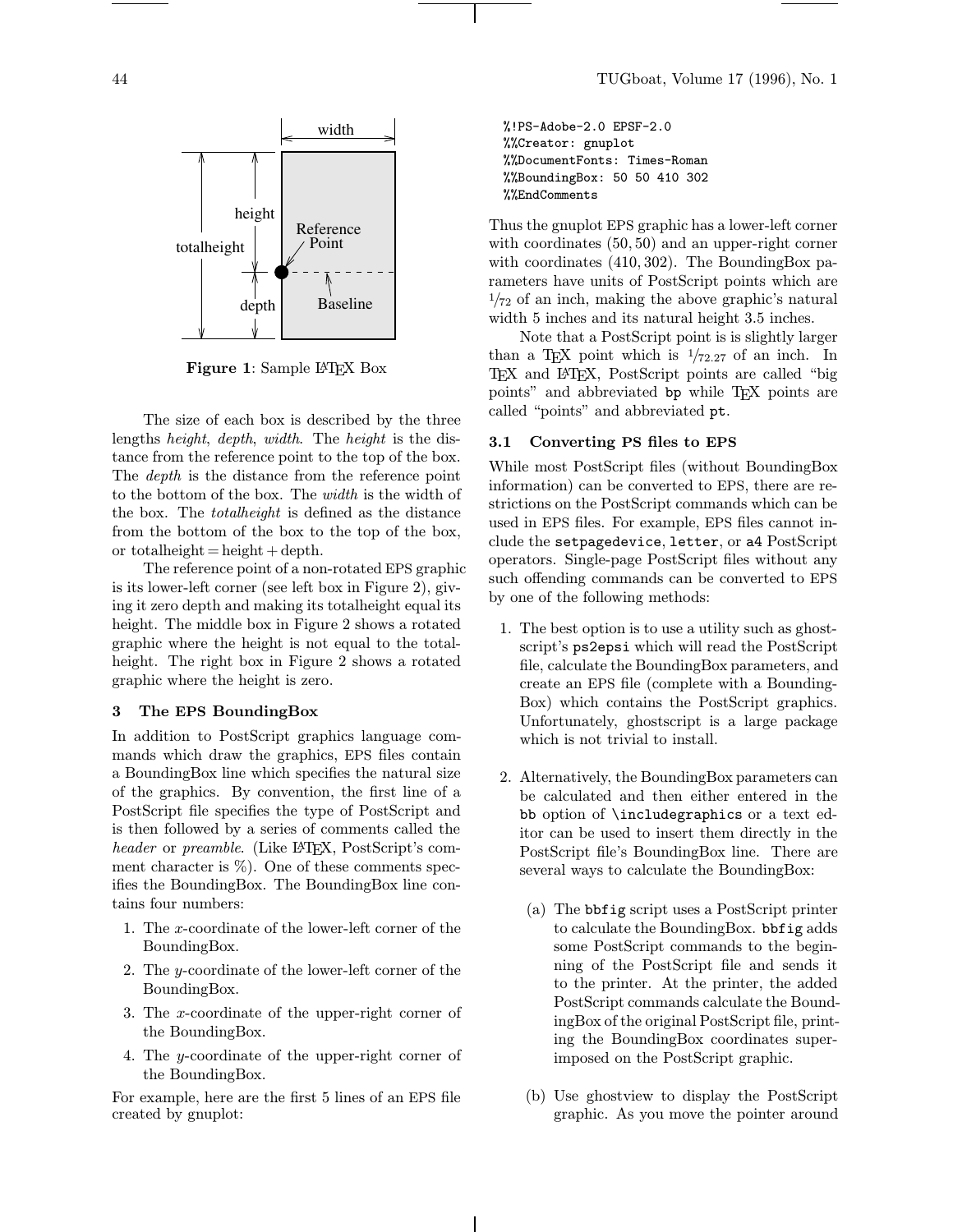

Figure 2: Rotated LAT<sub>F</sub>X Boxes

the graphic, ghostview displays its coordinates (with respect the the lower-left corner of the page). To determine the BoundingBox parameters, record the pointer coordinates at the lower-left corner of the graphic and the upper-right corner of the graphic.

(c) Print out a copy of the PostScript graphics and measure the horizontal and vertical distances (in inches) from the lower-left corner of the paper to the lower-left corner of the graphics. Multiply these measurements by 72 to get the coordinates of the BoundingBox's lower-left corner. Likewise, measure the distances from the lowerleft corner of the paper to the upper-right corner of the graphics to get the coordinates of the BoundingBox's upper-right corner.

#### 4 Graphics in DVI Files

When LAT<sub>EX</sub> documents are compiled, the graphicsinclusion commands do not insert the EPS graphics file into the DVI file. Rather, they do two things:

- 1. They reserve the proper amount of space for the graphic in the L<sup>A</sup>TEX document.
- 2. They place a file-specification command in the DVI file which specifies the name of the EPS file.

When a DVI-to-PS converter (such as dvips) converts the DVI file to PostScript, the file-specification command causes the converter to insert the EPS graphics into the PostScript file. Therefore,

- the EPS graphics do not appear in most DVIviewers. To help the user with placement of the graphics, most DVI viewers display the BoundingBox in which the graphics will be inserted.
- the EPS files must be present when the DVI file is converted to PS. Thus the EPS files must accompany DVI files whenever they are moved.

#### 5 The Commands in the graphicx Package

The coverage of the graphicx package is sporadic: [3] covers both the graphics and graphicx packages, [4] only covers the graphics package and [2] describes neither. The best reference for the graphics and graphicx packages is [1].

The graphicx package has five main commands:

```
\includegraphics[options]{filename}
\rotatebox{angle}{argument}
\scalebox{h-scale}[v-scale]{argument}
\resizebox{width}{height}{argument}
\resizebox*{width}{totalheight}{argument}
```
# 5.1 The includegraphics Command

# Syntax:

\includegraphics[options]{filename}

Table 1 lists the geometric options available when using the \includegraphics command. The BoundingBox can alternatively be specified with the options natheight and natwidth. natheight=h with natwidth=w are equivalent to bb=0 0 h w. For backward compatibility, the BoundingBox coordinates can also be individually specified with bbllx, bblly, bburx, bbury options.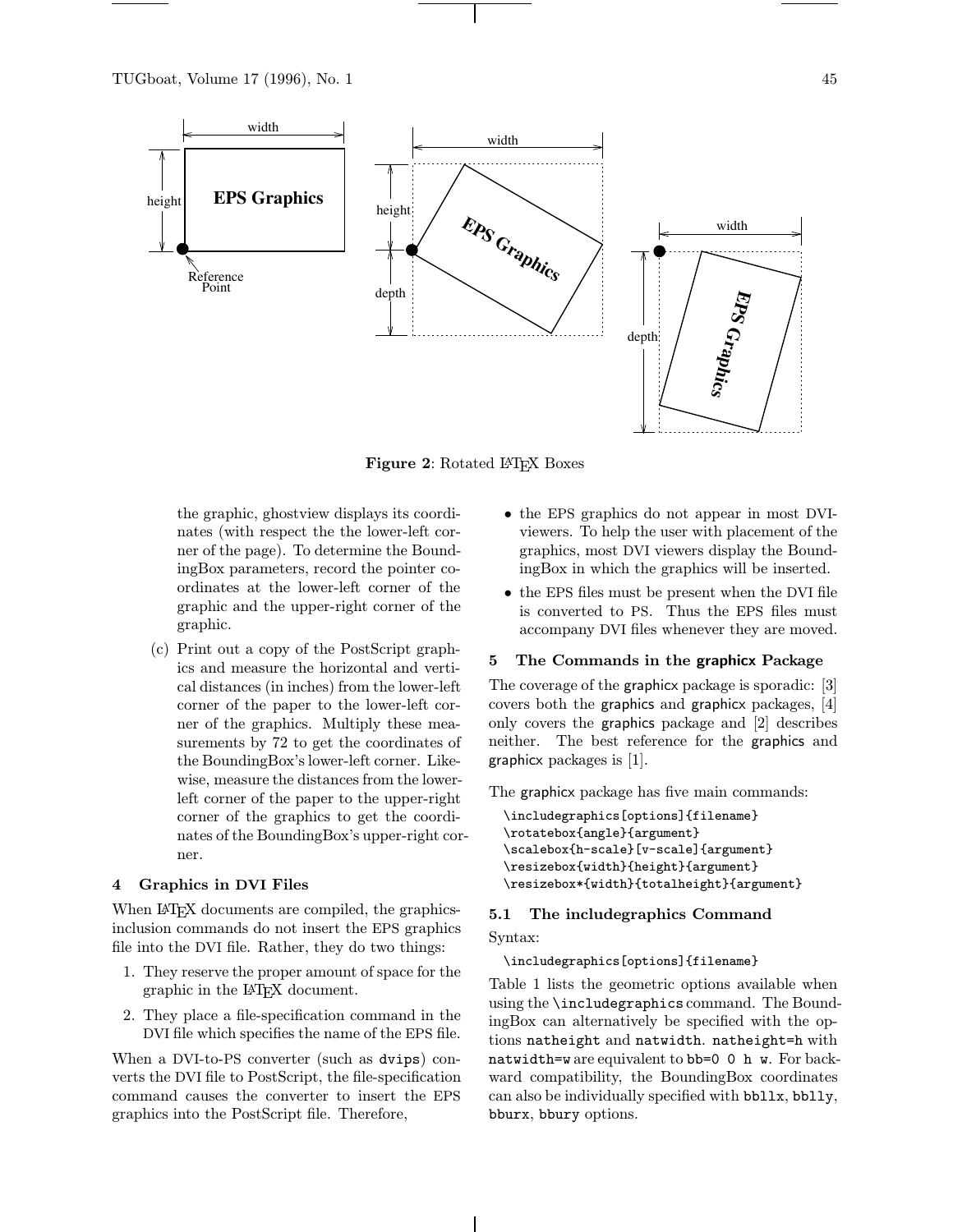e.

 $\overline{\phantom{a}}$ 

| height      | The height of the graphics (in any of the accepted T <sub>F</sub> X units).     |  |
|-------------|---------------------------------------------------------------------------------|--|
| totalheight | The total height of the graphics (in any of the accepted TFX units). (Added     |  |
|             | 6/95                                                                            |  |
| width       | The width of the graphics (in any of the accepted T <sub>F</sub> X units).      |  |
| scale       | Scale factor for the graphic. Specifying scale=2 makes the graphic twice        |  |
|             | as large as its natural size.                                                   |  |
| angle       | Specifies the angle of rotation (in degrees) with a counter-clockwise (anti-    |  |
|             | clockwise) rotation being positive.                                             |  |
| origin      | The origin command specifies what point to use for the rotation origin.         |  |
|             | (By default, the object is rotated about its reference point.) (Added $12/95$ ) |  |
|             | The possible origin points are the same as those for the \rotatebox com-        |  |
|             | mand in section 5.4. For example, origin=c rotates the graphic about its        |  |
|             | center.                                                                         |  |
| bb          | Specifies BoundingBox parameters. For example bb=10 20 100 200 speci-           |  |
|             | fies that the BoundingBox has its lower-left corner at $(10,20)$ and its upper- |  |
|             | right corner at $(100,200)$ .                                                   |  |

# Table 2: \includegraphics Cropping Options

| viewport | Specify what portion of the graphic to view. Like a BoundingBox, the              |
|----------|-----------------------------------------------------------------------------------|
|          | area is specified by four numbers which are the coordinates of the lower-left     |
|          | corner and upper-right corner. The coordinates are relative to lower-left         |
|          | corner of the BoundingBox. (Added $6/95$ )                                        |
|          | For example, viewport=0 0 72 72 displays the 1-inch square from the               |
|          | lower left of the graphic.                                                        |
|          | Note that some early graphicx versions may have a broken viewport option          |
|          | in which viewport=a b c d produces an upper-right corner of $(a+c,b+d)$           |
|          | instead of $(c,d)$ .                                                              |
| trim     | An alternate method for specifying what portion of the graphic to view. The       |
|          | four numbers specify the amount to remove from the left, bottom, right,           |
|          | and top side, respectively. Positive numbers trim from a side, negative           |
|          | numbers add to a side. <i>(Added 6/95)</i>                                        |
|          | For example, $\text{trim=1 2 3 4}$ trims the graphic by 1 bp on the left, 2 bp on |
|          | the bottom, 3 bp on the right, 4 bp on the top.                                   |

|  | Table 3: \includegraphics Boolean Options |  |  |
|--|-------------------------------------------|--|--|
|--|-------------------------------------------|--|--|

| clip            | When clip=true or clip is specified, any graphics outside of the       |  |
|-----------------|------------------------------------------------------------------------|--|
|                 | viewing area are clipped and do not appear.                            |  |
| keepaspectratio | When keepaspectratio=true or keepaspectratio is specified, spec-       |  |
|                 | ifying both the width and height or totalheight options does not       |  |
|                 | distort the graphic. Instead, the graphic is made as large as possible |  |
|                 | such that its aspect ratio remains the same and the graphic does not   |  |
|                 | exceed either the specified height or width. (Added $9/95$ )           |  |
| draft           | When draft=true or draft is specified, the graphic's BoundingBox       |  |
|                 | and filename is displayed in place of the graphic, saving time. See    |  |
|                 | section 7.                                                             |  |

 $\overline{\phantom{a}}$ 

 $\overline{\phantom{0}}$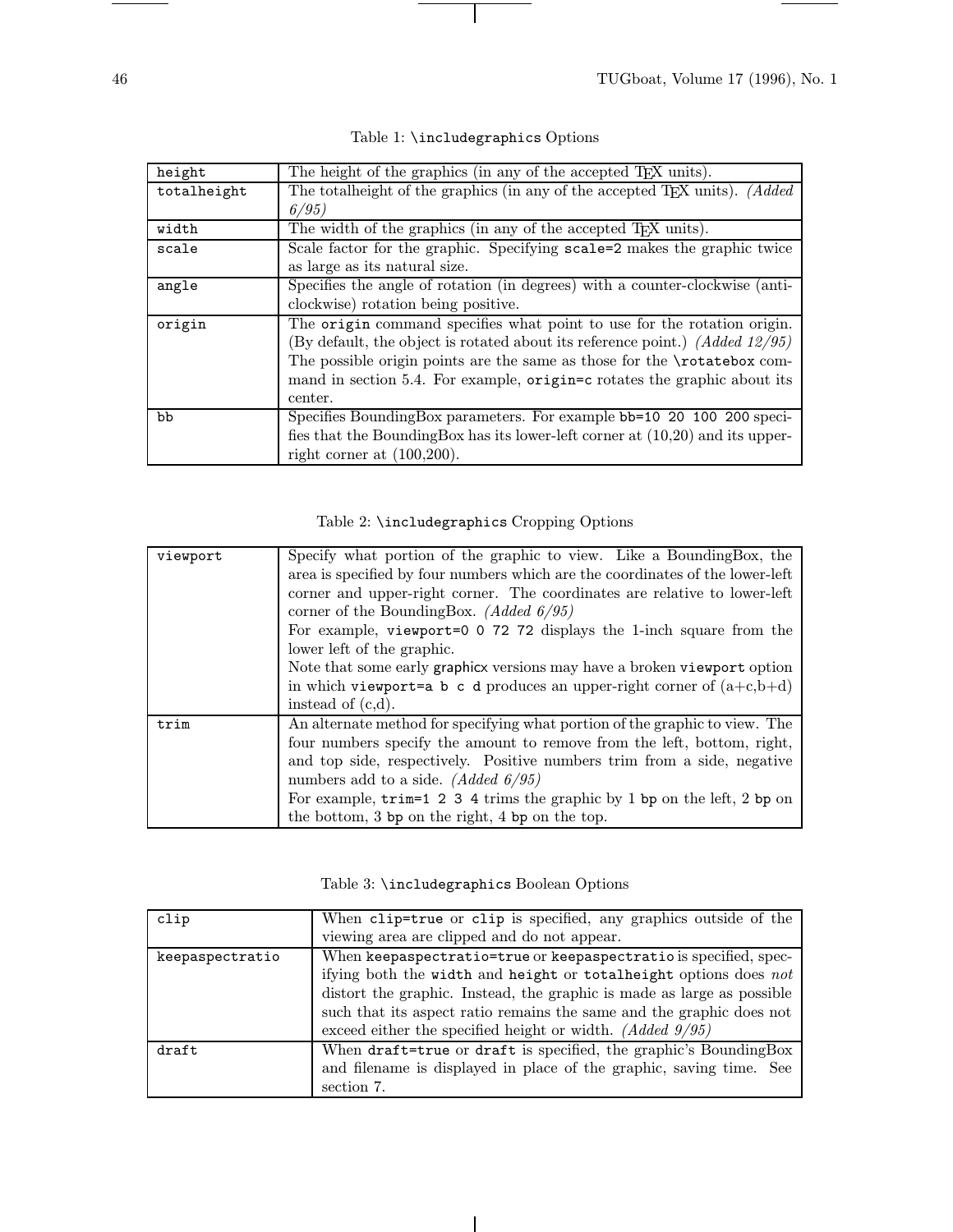TUGboat, Volume 17 (1996), No. 1  $47$ 

Since \includegraphics automatically reads the BoundingBox parameters from the EPS file, these options are usually not specified. They are useful if the BoundingBox parameters in the EPS file are missing or are incorrect. While the bb option can also be used for cropping the EPS graphics, the viewport or trim options (see Table 2) are recommended. Table 3 lists other control options.

**Box**

# Example:

The EPS file box.eps contains:

The commands:

```
\documentclass{article}
\usepackage{graphicx}
\begin{document}
   Some text.
   \includegraphics{box.eps}
   More text.
\end{document}
```
produce:



Since \includegraphics does not end the current paragraph, it can place EPS graphics within text, for example  $\infty$  or  $\bullet$ . The placement of the graphic is controlled by the current text justification. To center the graphic, put it inside a center environment:

```
\begin{center}
   \includegraphics[width=2in]{box.eps}
\end{center}
```
Alternately, if the \includegraphics command is inside an environment (such as minipage or figure), the \centering declaration centers the remaining output of the environment. For example:

```
\begin{figure}
   \centering
   \includegraphics[width=2in]{box.eps}
\end{figure}
```
is similar to:

```
\begin{figure}
\begin{center}
   \includegraphics[width=2in]{box.eps}
\end{center}
\end{figure}
```
The difference between these examples is that the center environment produces extra vertical space above and below the environment, while \centering produces no extra space.

#### 5.2 The scalebox Command

#### Syntax:

\scalebox{h-scale}[v-scale]{argument}

The **\scalebox** command scales an object, making its width be its original width multiplied by h-scale. The object can be any LAT<sub>EX</sub> object: letter, paragraph, EPS graphic, etc. The object's height is its original height multiplied by v-scale. Negative values reflect the object. If v-scale is omitted, it defaults to h-scale, which keeps the aspect ratio constant.

#### 5.3 The resizebox Commands

Syntax:

\resizebox{width}{height}{argument} \resizebox\*{width}{totalheight}{argument}

The \resizebox command resizes an object to a specified size. The object can be any L<sup>AT</sup>FX object: letter, paragraph, EPS graphic, etc. Specifying ! as either height or width makes that length be such that the aspect ratio remains constant. The standard LATEX  $2_{\varepsilon}$  arguments \height, \depth, \width, \totalheight can be used to refer to the original size of argument. So \resizebox $\{2in\{\theta\}$ {argument} makes argument keep its same height but have a width of 2 inches.

The \resizebox\* command only differs from \resizebox in its second argument, which specifies the totalheight of the object.

#### 5.4 The rotatebox Command

Syntax:

\rotatebox[options]{angle}{argument}

The \rotatebox command rotates an object by an angle given in degrees, with a counter-clockwise rotation being positive. The object can be any LAT<sub>EX</sub> object: letter, paragraph, EPS graphic, etc. By default, the object is rotated about its reference point. The options allow the user to specify the point of rotation:

- 1. Specifying the [x=xdim,y=ydim], the object is rotated about the point whose coordinates relative to the reference point are (xdim,ydim).
- 2. The origin option specifies one of 12 special points shown in in Figure 3.

The horizontal position of the origin points is specified by one of three letters: lcr (which stand for left, center, right), while the vertical position is specified by one of four letters: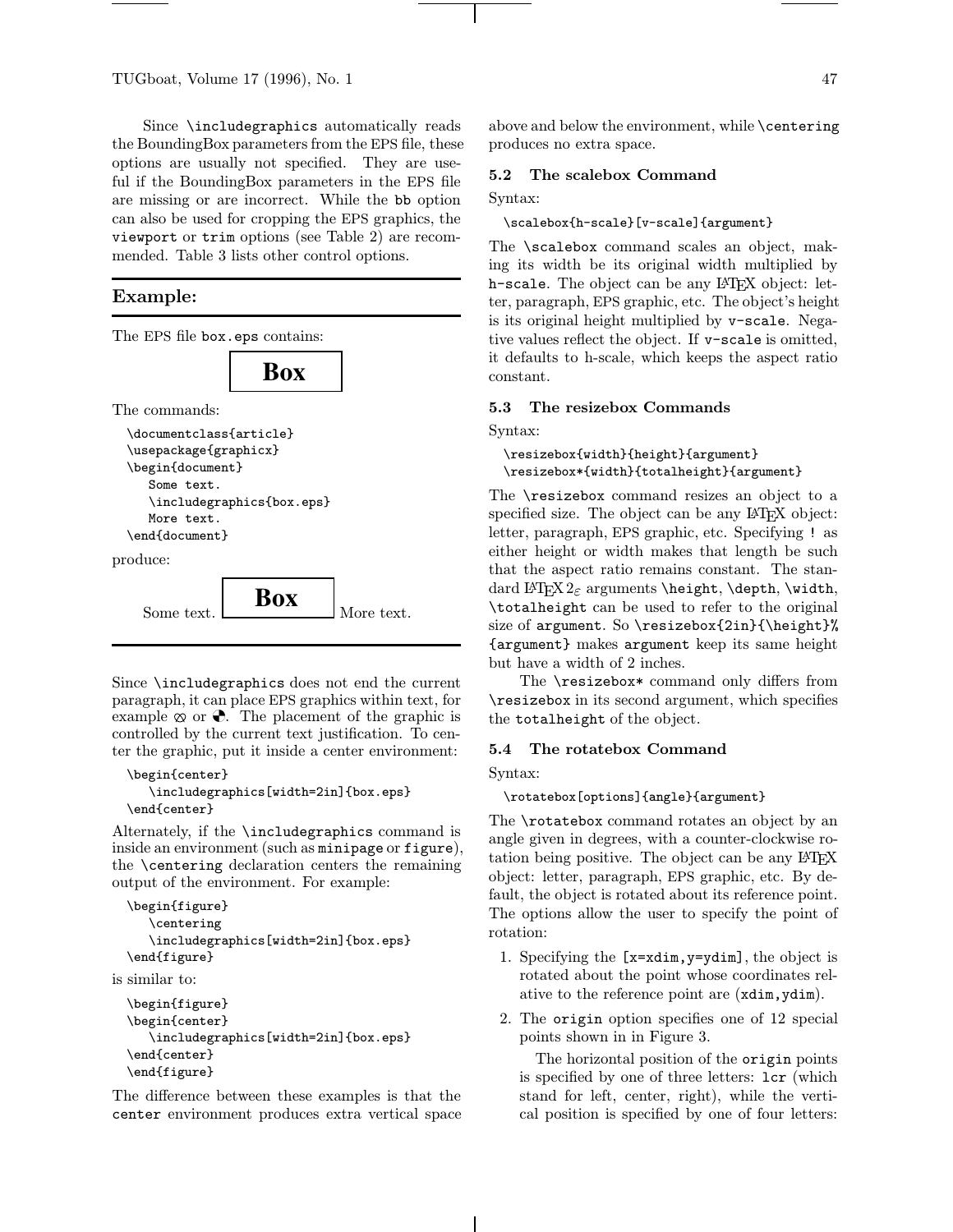

Figure 3: Available Origin Points

t,c,B,b (which stand for top, center, Baseline, bottom). For example:

- [rb] specifies the bottom-right corner
- [lt] specifies the top-left corner
- [cB] specifies the center of the graphic's Baseline
- [lc] specifies the midpoint of the left side
- [ct] specifies the midpoint of the top side

Note that:

- The order of the letters is not important, making [br] equivalent to [rb].
- c represents either the horizontal center or vertical center depending what letter is used with it.
- If only one letter is specified, the other is assumed to be c, making [c] equivalent to [cc], [1] equivalent to [1c], [t] equivalent to [tc], etc.

#### 6 The graphics Version of includegraphics

The graphics package contains two commands \includegraphics and \includegraphics\* which are identical except that \includegraphics\* clips (does not show) graphics outside the BoundingBox. The syntax for **\includegraphics** is:

#### \includegraphics[llx,lly][urx,ury]{filename}

 $[11x, 11y]$  are the x and y coordinates of the lowerleft corner of the image.  $[urx,ury]$  are the x and y coordinates of the upper-right corner of the image. If no coordinates are given, the BoundingBox in the file is used. If only one set of coordinates is given, it is assumed to be [urx,ury], with [llx,lly] set to zero. The default units for the coordinates are bp, although any valid T<sub>EX</sub> units can be used.

The graphics package's \rotatebox, \scalebox, \resizebox commands are the same as the corresponding graphicx commands except that the graphics version of \rotatebox does not allow any of the options which the graphicx version offers (see section 5.4).

The following commands use the graphicx version of \includegraphics:

```
\documentclass{article}
\usepackage{graphicx}
\begin{document}
%% include file1.eps with a width of 3 inches
\includegraphics[width=3in]{file1.eps}
```

```
%% include file2.eps with a width of 3 inches,
%% then rotate 45 degrees
\includegraphics[width=3in,angle=45]{file2.eps}
```

```
%% include file3.eps, rotate 45 degrees,
%% and resize to a width of 3 inches
\includegraphics[angle=45,width=3in]{file3.eps}
\end{document}
```
The following commands use the graphics version of \includegraphics to produce the same output:

```
\documentclass{article}
\usepackage{graphics}
\begin{document}
%% include file1.eps with a width of 3 inches
\resizebox{3in}{!}{\includegraphics{file1.eps}}
```

```
%% include file2.eps with a width of 3 inches,
%% then rotate 45 degrees
\rotatebox{45}{\resizebox{3in}{!}%
                {\includegraphics{file2.eps}}}
```

```
%% include file3.eps, rotate 45 degrees,
%% and resize to a width of 3 inches
\resizebox{3in}{!}{\rotatebox{45}%
                {\includegraphics{file3.eps}}}
```
\end{document}

# 7 Draft Mode in graphicx

Since L<sup>A</sup>TEX documents containing PostScript figures take longer to display and print, it often is desirable to omit the actual graphic when preliminary versions of the document are viewed or printed. If the graphics or graphicx packages are used with the draft option:

```
\usepackage[draft]{graphicx}
```
then only the BoundingBox and name of any subsequent EPS graphics are displayed:

box.eps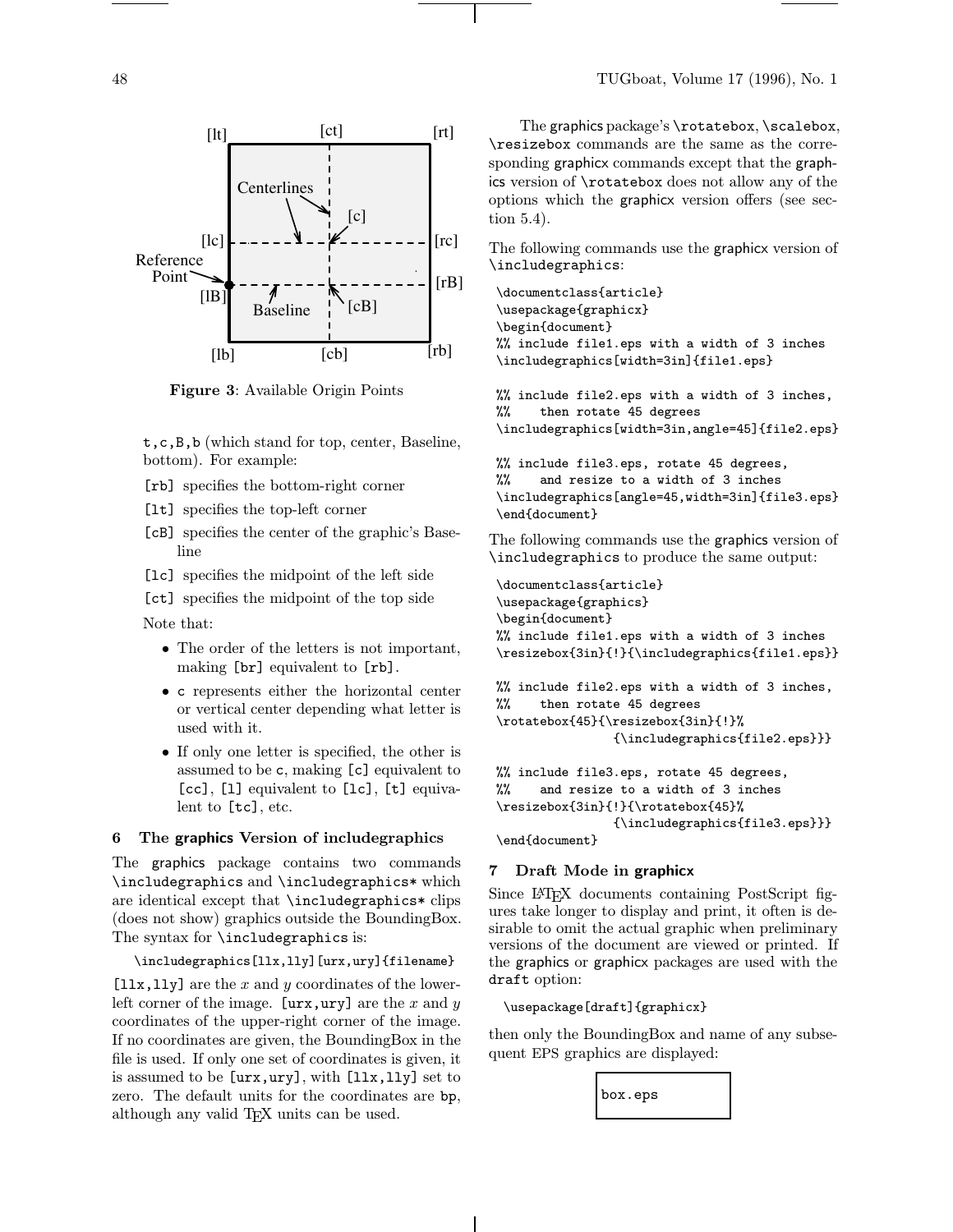The graphicx version of \includegraphics has a draft option which allows the user to also control this feature for individual graphics. For example:

\includegraphics[draft,width=1.2in]{box.eps}

# 8 Specifying Height and/or Width in graphicx

The graphic's height and/or width can be specified, resulting in the following combinations:

- If neither the height nor the width is specified, the EPS graphic is included with its natural size (the size specified by the BoundingBox).
- If the height is specified and the width is not specified, the EPS graphic is included with the specified height and a width such that its height/ width aspect ratio remains the same.
- If the width is specified and the height is not specified, the EPS graphic is included with the specified width and a height such that its height/ width aspect ratio remains the same.
- If both height and width are specified:
	- If the keepaspectratio option is not specified, the EPS graphic is scaled anamorphically to fit both the specified height and width.
	- If the keepaspectratio option is specified, the graphic is made as large as possible such that its aspect ratio remains the same and the graphic does not exceed either the specified height or width.

The following L<sup>A</sup>TEX command makes the included graphic as wide as the text:

\includegraphics[width=\textwidth]{box.eps}

The following LAT<sub>EX</sub> command makes the included graphic 80% as wide as the text:

\includegraphics[width=0.80\textwidth]{box.eps} The following commands make the width of the included graphic 2 inches less than the width of text:

```
\newlength{\epswidth}
\setlength{\epswidth}{\textwidth}
\addtolength{\epswidth}{-2.0in}
\includegraphics[width=\epswidth]{box.eps}
```
If the calc package is available, this is shortened to:

```
\newlength{\epswidth}
\setlength{\epswidth}{\textwidth -2.0in}
\includegraphics[width=\epswidth]{box.eps}
```
The \newlength command only needs to be issued once. Subsequent graphics can be scaled without reissuing the \newlength command. The length name \epswidth is not special. Any other name (which isn't already used by L<sup>AT</sup>EX) could have been used. The calc package with the 12/95 graphicx package shortens this further to:

\includegraphics[width=\textwidth-2.0in]% {box.eps}

#### 8.1 Problems with Specifying Height

Users must be careful when using the height option. When users want to specify an object's "height", they often mean the overall height which is set by the totalheight option and not the height option. If the height option is mistakenly used instead of totalheight, the results may or may not be bad:

- If the object happens to have a zero depth (see the left box in Figure 2) the totalheight is the same as the height and everything works fine.
- If the object has non-zero depth (see the middle box in Figure 2) the object is scaled such that the object's height is as large as the desired totalheight, making the object too large.
- If the object has zero height (see the right box in Figure 2) an "Arithmetic overflow" (divideby-zero) error occurs. This happens because L<sup>A</sup>TEX calculates the scaling factor as

$$
scaling = \frac{required \ height}{height}
$$

Note that the  $LATEX2.09$  \psfig command and early versions of \includegraphics only have a height option.

#### 9 Rotation with Scaling in graphicx

Since the \includegraphics options are interpreted from left to right, the order in which the angle and size are specified makes a difference. For example:

```
\begin{center}
 \includegraphics[angle=90,%
         totalheight=0.5in]{box.eps}
 \includegraphics[totalheight=0.5in,%
                   angle=90]{box.eps}
```
\end{center}

produces:



The first box is rotated 90 degrees and then scaled such that its height is a half inch. The second box is scaled such that its height is a half inch and then it is rotated 90 degrees.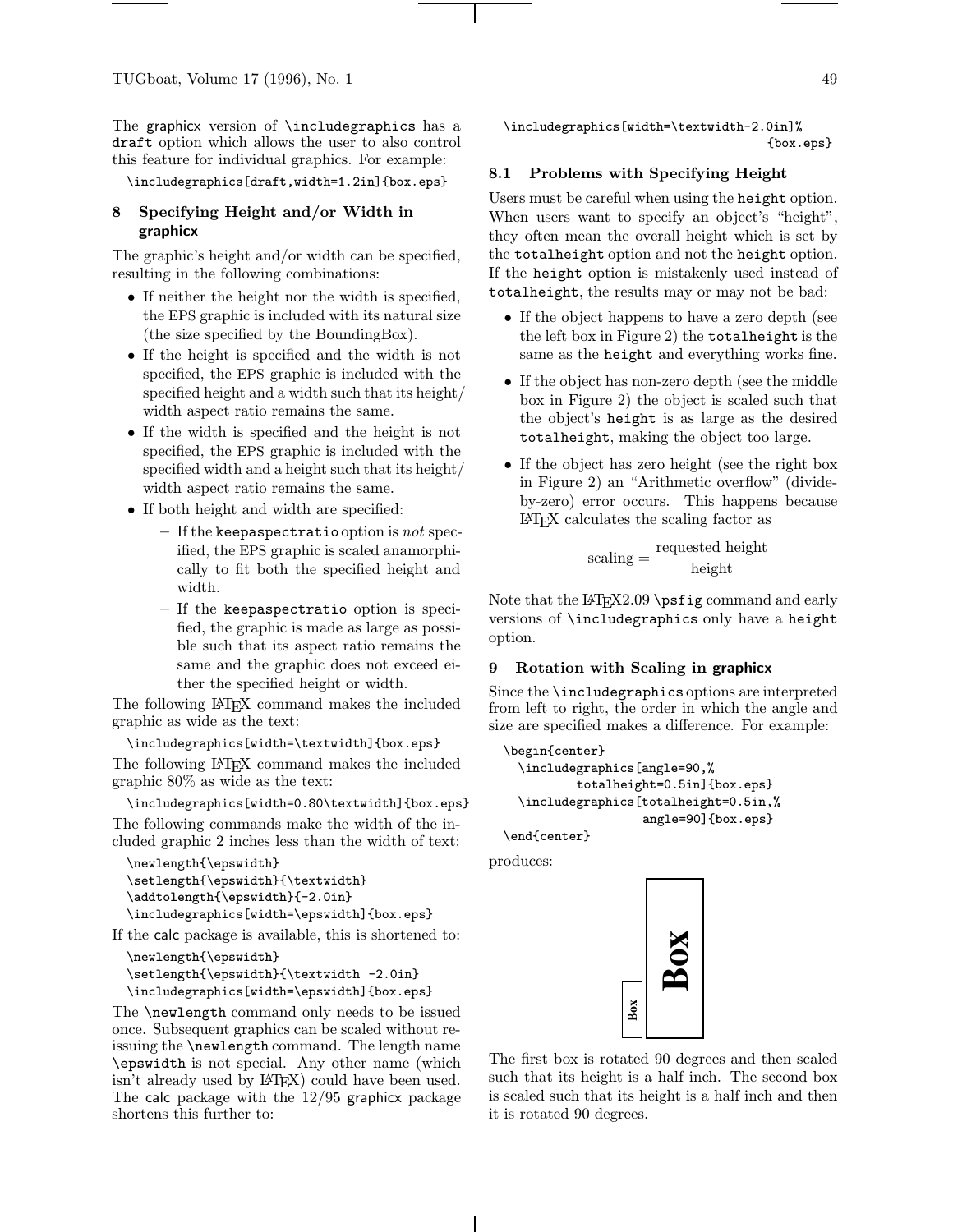# 9.1 Scaling of Rotated Graphics

When the height or width of a graphic is specified, the specified size is not the size of the graphic but rather of its BoundingBox. This distinction is especially important in order to understand the scaling of rotated graphics. For example:

```
\begin{center}
```

```
\includegraphics[totalheight=1in]%
                         {rosette.eps}
\includegraphics[angle=45,totalheight=1in]%
                         {rosette.eps}
\includegraphics[angle=90,totalheight=1in]%
                         {rosette.eps}
```
\end{center}

produces:



Although it may seem strange that the graphics have different sizes, it makes sense after viewing the BoundingBoxes:



Each graphic is scaled such that its rotated BoundingBox is 1 inch tall.

# 9.2 Alignment of Rotated Graphics

When graphics are rotated, the objects may not align properly. For example:

```
\begin{center}
```

```
\includegraphics[totalheight=0.5in]%
                          {rosette.eps}
\includegraphics[totalheight=0.5in,%
                angle=-45]{rosette.eps}
\includegraphics[totalheight=0.5in,%
                angle=-90]{rosette.eps}
```
\end{center}

produces:



Again, this is better illustrated by the Bounding-Boxes:



In this case, the objects' reference points (original lower-left corners) are aligned on a horizontal line. If it is desired to instead have the centers aligned, the minipage environment can be used:

```
\begin{center}
 \begin{minipage}[c]{0.625in}
    \centering
    \includegraphics[totalheight=0.5in,%
                     angle=0]{rosette.eps}
 \end{minipage}
 \begin{minipage}[c]{0.625in}
    \centering
    \includegraphics[totalheight=0.5in,%
                   angle=-45]{rosette.eps}
 \end{minipage}
 \begin{minipage}[c]{0.625in}
    \centering
    \includegraphics[totalheight=0.5in,%
                   angle=-90]{rosette.eps}
 \end{minipage}
\end{center}
```
However, an easier solution uses the \rotatebox command to rotate the graphic about its center:

```
\begin{center}
 \includegraphics[totalheight=0.5in]%
                             {rosette.eps}
 \rotatebox[origin=c]{-45}{%
    \includegraphics[totalheight=0.5in]%
                             {rosette.eps}}
 \rotatebox[origin=c]{-90}{%
    \includegraphics[totalheight=0.5in]%
                             {rosette.eps}}
```
\end{center}

This aligns the centers of the graphics:



If the  $12/95$  version of graphicx is used, the origin option can be used in \includegraphics:

```
\begin{center}
    \includegraphics[totalheight=0.5in]%
                                  {rosette.eps}
   \includegraphics[totalheight=0.5in,%
               origin=c,angle=-45]{rosette.eps}
    \includegraphics[totalheight=0.5in,%
               origin=c,angle=-90]{rosette.eps}
  \end{center}
Similarly, the commands:
```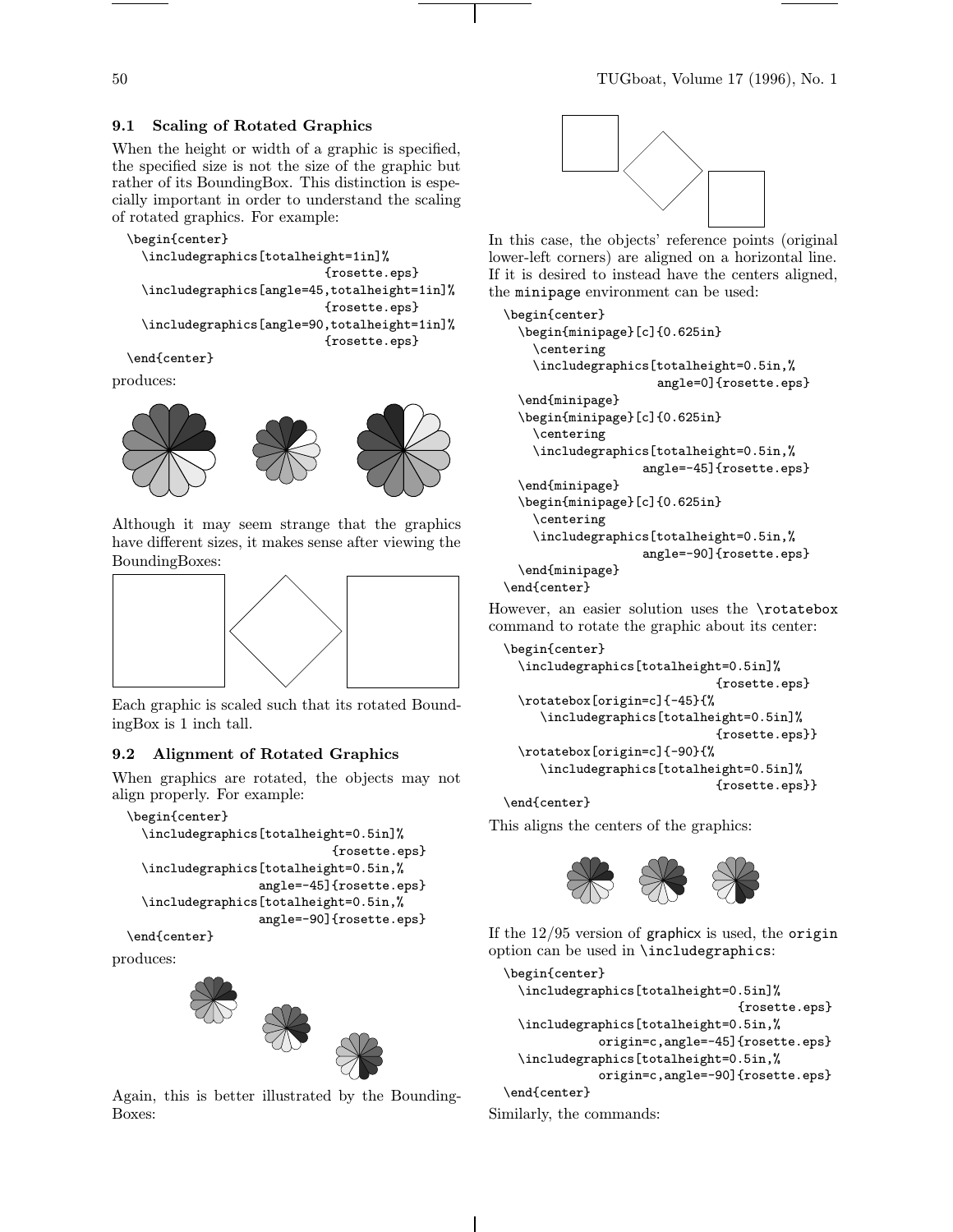TUGboat, Volume 17 (1996), No. 1  $51$ 

```
\begin{center}
    \includegraphics[width=1in]{box.eps}
    \hspace{0.5in}
    \includegraphics[width=1in,angle=-90]%
                                {box.eps}
```
\end{center}

produce:



while the following commands:

```
\begin{center}
  \includegraphics[width=1in]{box.eps}
  \hspace{0.5in}
  \rotatebox[origin=br]{-90}{%
    \includegraphics[width=1in]{box.eps}}
\end{center}
```
align the bottoms of the graphics:



If the 12/95 version of graphicx is used, the origin option can be used in \includegraphics:

```
\begin{center}
  \includegraphics[width=1in]{box.eps}
  \hspace{0.5in}
  \includegraphics[width=1in,origin=br,%
                   angle=-90]{box.eps}}
```
\end{center}

# 10 Compressed and Non-EPS Graphics Files

The commands \DeclareGraphicsRule and \DeclareGraphicsExtensions control how LATEX deals with the files specified in \includegraphics commands.

When using dvips, users can specify an operation to be performed on the file before it is inserted. By making this operation a decompression command, compressed graphics files can be used. By making this a graphics-conversion command, non-EPS graphics files can be used. Since dvips is currently the only DVI-to-PS converter with this capability, everything in this section requires dvips.

\DeclareGraphicsRulehas a 'command' argument; this is only usable on an operating system that supports pipes. Without piping, the decompression or conversion cannot be done on-the-fly and the user must store all graphics as uncompressed EPS files.

Depending on the system defaults, users may need to pass the dvips option to the graphicx package. This can be done by either specifying the dvips global option in the \documentclass command:

```
\documentclass[dvips,11pt]{article}
```
or by specifying the dvips option when loading the package using the \usepackage command:

```
\usepackage[dvips]{graphicx}
```
Since specifying the dvips as a global option passes it to all packages, it is generally preferred.

# 10.1 The DeclareGraphicsRule Command

The \DeclareGraphicsRule command specifies how \includegraphics should treat files depending on their extensions. Multiple \DeclareGraphicsRule commands may be issued. The syntax is:

```
\DeclareGraphicsRule{ext}{type}%
                     {sizefile}{command}
```
See Table 4 for details of the arguments to the command. For example, the following command:

# \DeclareGraphicsRule{.eps.gz}{eps}{.eps.bb}% {'gunzip -c #1}

specifies that any file with a .eps.gz extension is treated as compressed eps file. It also specifies that the BoundingBox information is stored in the file with a .eps.bb extension, and that gunzip  $-c$  command uncompresses the file. (Since LATEX cannot read BoundingBox information from a compressed file, the BoundingBox line must be stored in an uncompressed file.)

Since the following graphics rules are defined by default in dvips.def, users generally do not need to use the \DeclareGraphicsRule command:

```
\DeclareGraphicsRule{.eps}{eps}{.eps}{}
\DeclareGraphicsRule{.ps}{eps}{.ps}{}
\DeclareGraphicsRule{.pz}{eps}{.bb}%
                        {'gunzip -c #1}
\DeclareGraphicsRule{.eps.Z}{eps}{.eps.bb}%
                        {^{'}gunzip -c #1}
\DeclareGraphicsRule{.ps.Z}{eps}{.ps.bb}%
                        {'gunzip -c #1}
\DeclareGraphicsRule{.eps.gz}{eps}{.eps.bb}%
                        {'gunzip -c #1}
\DeclareGraphicsRule{.ps.gz}{eps}{.ps.bb}%
                        {^{'}gunzip -c #1}
\DeclareGraphicsRule{.pcx}{bmp}{}{}
\DeclareGraphicsRule{.bmp}{bmp}{}{}
```
\DeclareGraphicsRule{.msp}{bmp}{}{}

\DeclareGraphicsRule{\*}{eps}{\*}{}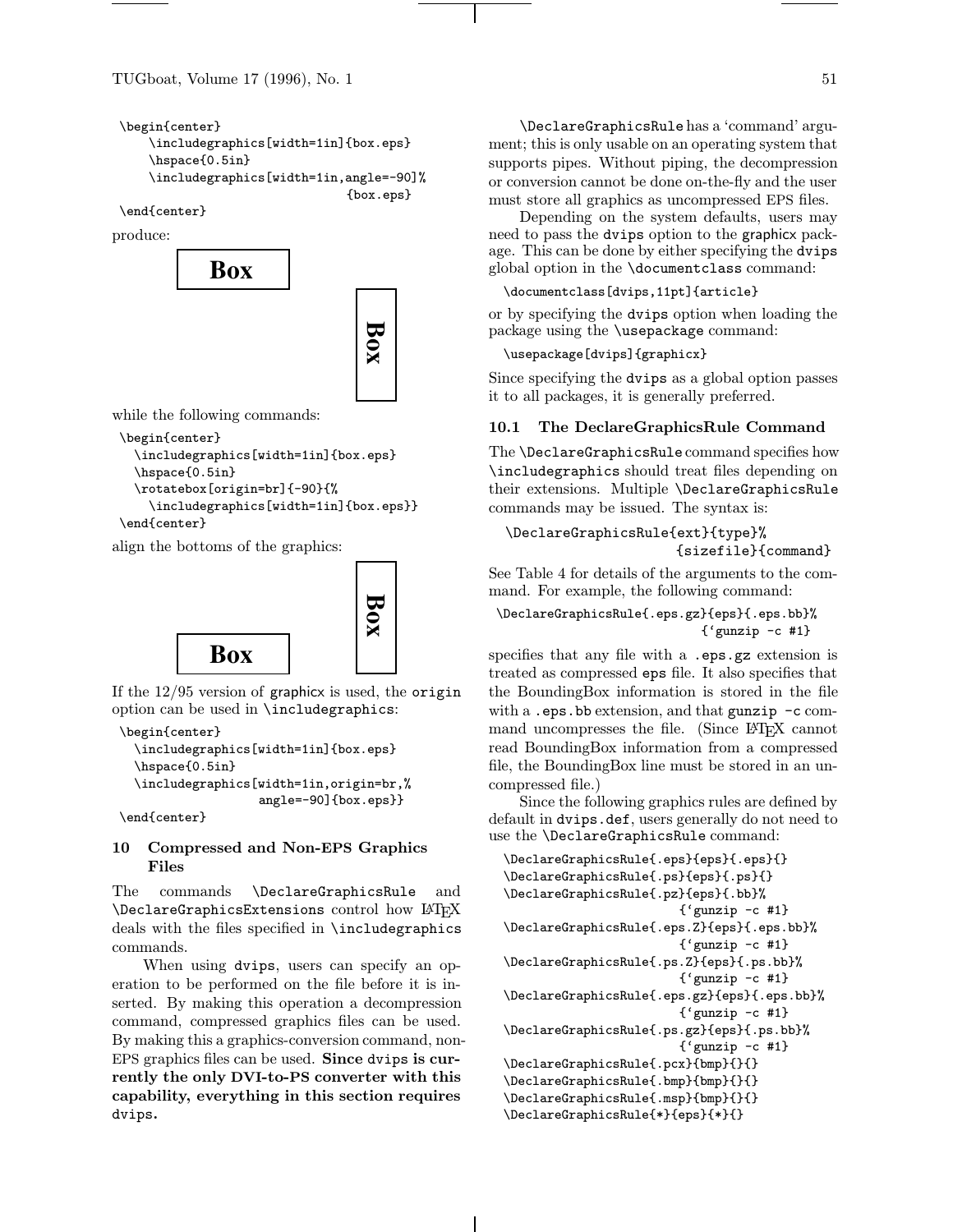| ext      | The file extension.                                                               |
|----------|-----------------------------------------------------------------------------------|
| type     | The graphics type for that extension.                                             |
| sizefile | The extension of the file which contains the BoundingBox information for          |
|          | the graphics. If this option is blank $\{\}$ , the size information must be spec- |
|          | ified by an <i>\includegraphics</i> option.                                       |
| command  | The command to be applied to the file (often left blank $\{\}$ ). The command     |
|          | must be preceded by a single backward quote (not to be confused with the          |
|          | more common forward single quote).                                                |

Table 4: \DeclareGraphicsRule Arguments

The first two commands define the .eps and .ps extensions as eps files. The next five commands define extensions for compressed eps files. The next three commands define extensions for bitmaps (see section 10.3.1). The last command defines any other suffix as an eps file.

For example, to compress the EPS file file.eps, the BoundingBox line must first be extracted and stored in file.eps.bb. The EPS file can then be compressed by the gzip file.eps command (maximise compression by using gzip -9 file.eps). The old epsfig package came with epsbb, a perl script which creates the BoundingBox file and then compresses the EPS file. epsbb is still available from CTAN.

#### 10.2 The DeclareGraphicsExtensions Command

The \DeclareGraphicsExtensions command tells L<sup>A</sup>TEX which extensions to try if a user specifies a file with no extension in the \includegraphics command. The following graphic extensions are defined by default in dvips.def:

\DeclareGraphicsExtensions{.eps,.ps,% .eps.gz,.ps.gz,.eps.Z}

With the above graphics extensions specified, the command \includegraphics{file} makes LATEX first look for file.eps, then for file.ps, then for file.eps.gz, etc., until a file is found.

The \DeclareGraphicsExtensions command allows the graphics to be specified with

```
\includegraphics{file}
```
instead of

```
\includegraphics{file.eps}
```
The first syntax has the advantage that if you later decide to compress file.eps, you do not need to edit the L<sup>AT</sup>EX file.

#### 10.3 Including Non-EPS Graphic Files

While it is easy to insert EPS graphics into LAT<sub>EX</sub> documents, it is not as straightforward to insert non-EPS graphics (GIF, TIFF, JPEG, PICT, etc.). A simple solution is to find out if the application which generated the non-EPS graphic also generates EPS output. If not, a graphics conversion program (such as ImageMagick, xv, netpbm, pbmplus) must be used to convert the graphics to PostScript.

Since a non-EPS graphics file may be smaller than the corresponding EPS file, it may be desirable to keep the graphics in a non-EPS format and convert them to PostScript when the DVI file is converted to PostScript. If dvips is used, this on-thefly conversion can be specified by the command option in \DeclareGraphicsRule. For example, to use on-the-fly conversion to insert file.gif into a L<sup>A</sup>TEX document, one needs to:

- 1. Find a GIF-to-PS conversion program (assume it's called gif2ps)
- 2. One needs to create a .bb file which specifies the natural size of the file.gif graphics. To do this, convert file.gif to PostScript and:
	- (a) If the Postscript file is EPS, save the BoundingBox line in file.bb
	- (b) If the Postscript file is not EPS, determine the appropriate BoundingBox (see section 3) and store it in file.bb
- 3. Keep file.gif and delete the PostScript file.
- 4. Enter \DeclareGraphicsRule{.gif}{eps}%  $\{\text{.bb}\}$  ('gif2eps #1} in the L<sup>AT</sup>FX document.

When the command \includegraphics{file.gif} is issued, L<sup>A</sup>TEX will read the BoundingBox from file.bb and will also tell dvips to use gif2eps to convert file.gif into PostScript.

#### 10.3.1 Direct Support for Non-EPS Graphics

It is often requested that LAT<sub>EX</sub> and dvips support the direct inclusion of non-EPS graphic formats, making it as easy as inserting EPS files. While this would be convenient, there unfortunately are some problems which complicate things.